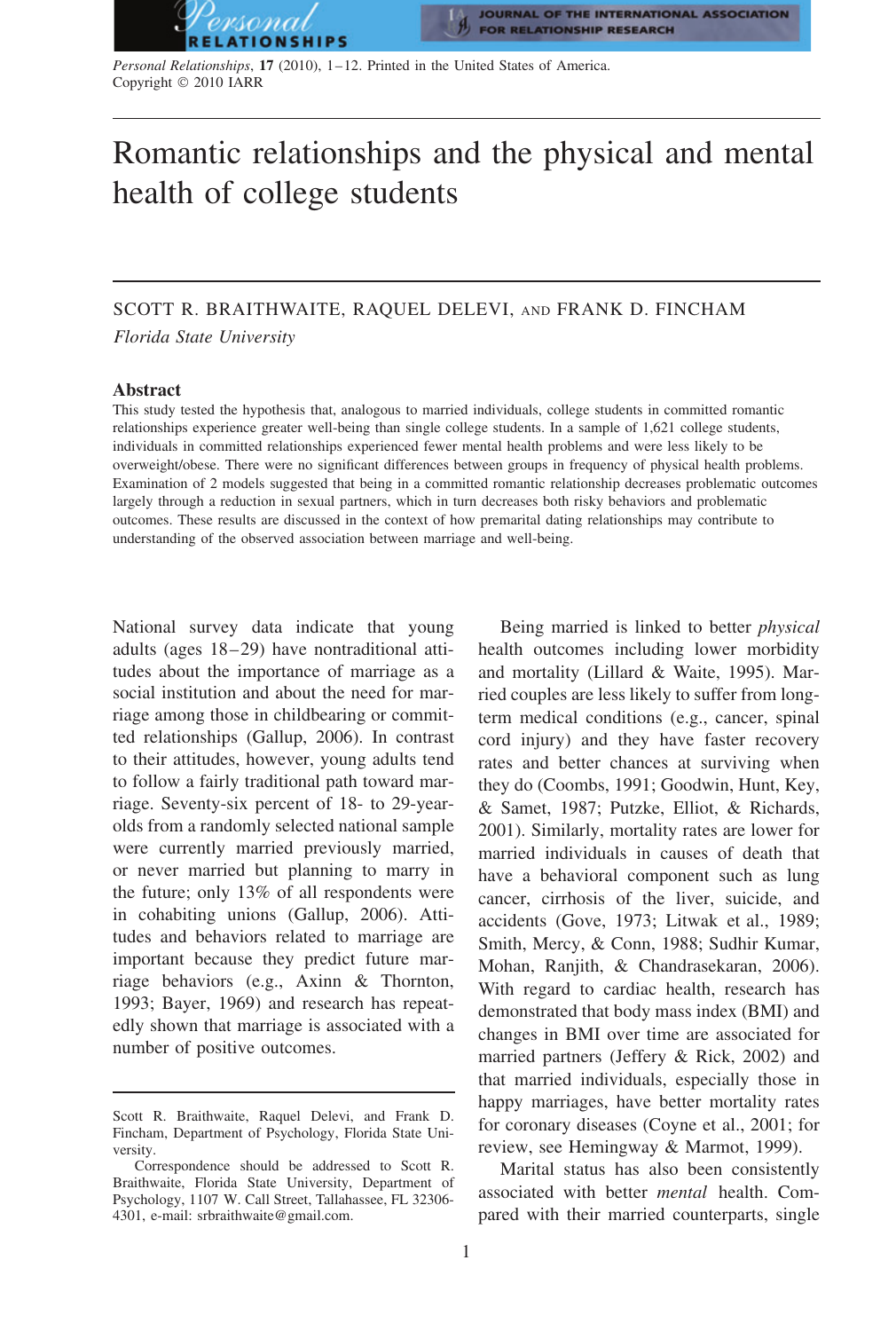men and women have higher levels of depression, anxiety, mood disorders, adjustment problems, and other forms of psychological distress (Coombs, 1991; Cotten, 1999; Simon, 2002). Marital status has also been shown to be an important predictor of alcoholism and drinking problems (Hradilova, 2005), with unmarried people experiencing a higher rate of alcohol-related problems (Woodruff, Guze, & Clayton, 1972). In short, across a number of different indices, there is strong and consistent empirical evidence that married people experience better physical and psychological well-being than their unmarried counterparts.

Here it is worth noting that being single is not necessarily detrimental to one's health. DePaulo and Morris (2006) have noted that the protective impact of marriage on happiness and health may have been exaggerated in existing research because of the preconceived notions and biases of researchers; specifically, they argue that although differences may have emerged in previous research, these differences might not reveal such a stark contrast between married and singles when this research is viewed in its entirety and from a more objective perspective. Although it does not directly address this issue, the present study may shed further light on this issue since it examines unmarried individuals currently in or out of committed nonmarital romantic relationships.

Research on the protective impact of marriage has identified a number of mechanisms that might account for the relationship between marriage and well-being: selection, social support, and behavioral regulation. The *selection* hypothesis asserts that people with better psychological and physical health may be more likely to get married in the first place and to remain married (Lee, Seccombe, & Sheehan, 1991; Mastekaasa, 1992). Thus, the observed benefits attributed to marriage reflect selection effects rather than benefits actually derived from being married. The *social support* hypothesis suggests that marriage provides people with emotional satisfaction and buffers them against daily life stressors (Coombs, 1991). Accordingly, being married provides social support and the value of social support for individual well-being is widely documented (e.g., Umberson, Chen, House, Hopkins, & Slaten, 1996). The *behavioral regulation* hypothesis postulates that marriage partners monitor each other's behaviors by discouraging risky behaviors and encouraging healthy ones. Several studies indicate that risk-preventing behaviors such as quitting smoking (or never smoking), maintaining a balanced diet, driving safely, and avoiding heavy drinking are more common among the married (e.g., Litwak et al., 1989). Also, empirical evidence suggests that being married is positively associated with proactive health beliefs and behaviors such as better dietary habits and compliance with medical regimens (Eng, Kawachi, Fitzmaurice, & Rimm, 2005; Markey, Markey, Schneider, & Brownlee, 2005).

Although the relationship between marital status and well-being has received substantial attention, less attention has been given to the potential benefits of other committed romantic relationships such as premarital romantic relationships. It is important to understand these romantic relationships because they are part of a developmental trajectory that often culminates in marriage. Many individuals begin serious dating relationships during what has been termed "emerging adulthood." Emerging adulthood is a unique developmental period marked by volatility and identity formation. It is also a time when many premarital relationships are in their nascent stages and thus remain open to the strains of this developmental period (Arnett, 2000).

Many individuals experience this transitional period from adolescence to adulthood in the context of college (e.g., 57% of young adults between 25 and 29 have attended some college; Stoops, 2004). The individual and contextual changes that occur throughout college push to the forefront a number of behaviors that can increase risk for negative physical and mental health outcomes. For example, Desiderato and Crawford (1995) found that approximately one third of sexually active students reported having multiple sex partners in the past 11 weeks. Within this group of students with multiple sex partners, approximately 75% reported inconsistent or no condom use. With regard to substance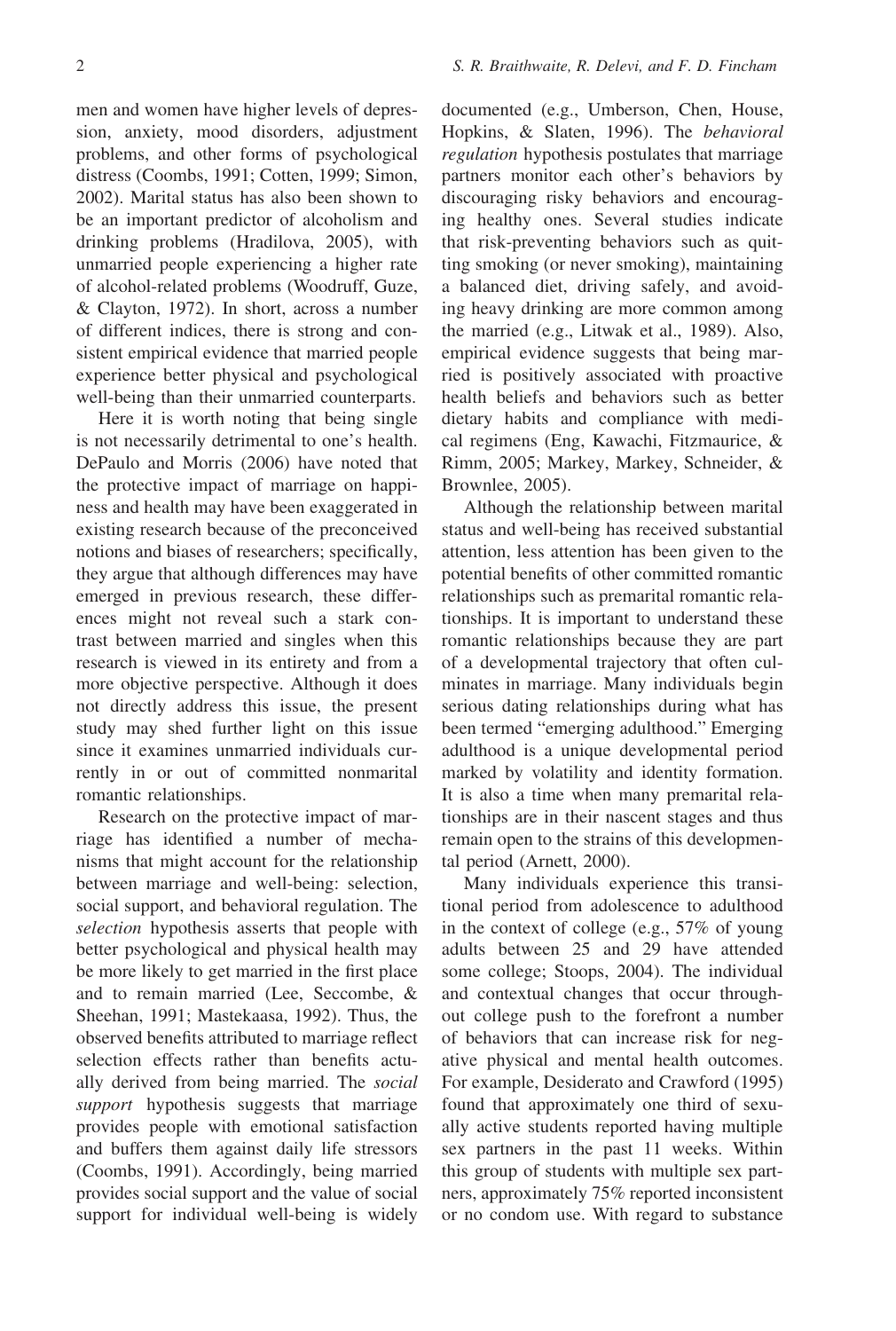use, 90% of college students report having used alcohol in the past year and approximately two in five college students engage in some sort of substance abuse (Prendergrast, 1994). Furthermore, 44% of college students report binge drinking within the past 2 weeks (Wechsler, Lee, Kuo, & Lee, 2000). Substance abuse is associated with negative consequences including academic difficulties, health and psychosocial problems, high-risk sexual behavior, and other risky behaviors such as driving under influence and dating violence (Rabow, Neuman, Watts, & Hernandez, 1987; Wechsler et al., 2002). In summary, risky behavior could act as a mechanism that explains a great deal of variance in the physical and mental health of college students.

Because emerging adulthood is a period when so many health-relevant habits are formed and relationships that culminate in marriage begin, gaining a clearer understanding of these processes is important. To the best of our knowledge, no research has specifically examined whether the physical and mental health benefits associated with marriage are also found in dating relationships among college students. In doing this, it would be ideal to be able to examine the viability of each of the hypothesized mechanisms (i.e., behavioral regulation, social support, and selection), but the archival nature of our data does not allow for this. The present study, therefore, examines whether physical health and mental health differ as a function of nonmarital romantic relationship status and whether risky behaviors mediate any association found between relationship status and well-being as would be predicted by the behavioral regulation hypothesis. Examining committed relationships among college students offers a snapshot of behaviors in premarital relationships and provides input as to whether the buffering effect observed in marriage has its roots in behaviors that begin in dating relationships.

The present study tests the following hypotheses:

H1: *Students in committed romantic relationships will exhibit better mental*

*and physical health than their single peers.*

- H2: *Students in committed romantic relationships will be less likely to engage in risky behavior than those who are single*.
- H3: *Risky behaviors will mediate the relationship between relationship status and health problems.*

## **Method**

### *Participants and procedure*

After obtaining approval from the institutional review board, a randomly selected sample of students at a large Southeastern public university whose names and addresses were obtained from the university's registrar's office was invited to participate in a comprehensive health assessment survey. We sent a letter to 4,485 students informing them they had been randomly selected to participate in a survey of health behaviors, indicating that the questionnaire would be mailed within a week and encouraging them to ask the principal investigator any questions they had about the study. A week later, the questionnaire and consent forms were mailed to the students. Participants were informed that the survey was voluntary and anonymous and that they could skip any question that they were not comfortable answering. Students were given the opportunity of winning 1 of 10 cash prizes of \$50 for completing the survey. A total of 1,621 students returned questionnaires (a 36% response rate). Of these, 37 participants were removed because they were married, divorced, or bereaved. The age of participants ranged from 18 to 25 years old, with the average age of participants being 20.19. Women represented 64% of the sample and the racial and ethnic backgrounds of the respondents were distributed as follows: White non-Hispanic, 73.3%; Black non-Hispanic, 9.3%; Hispanic, 9.5%; Asian, 3.6%; and Other, 3.7%.

#### *Measurement*

Participants completed the National College Health Assessment (American College Health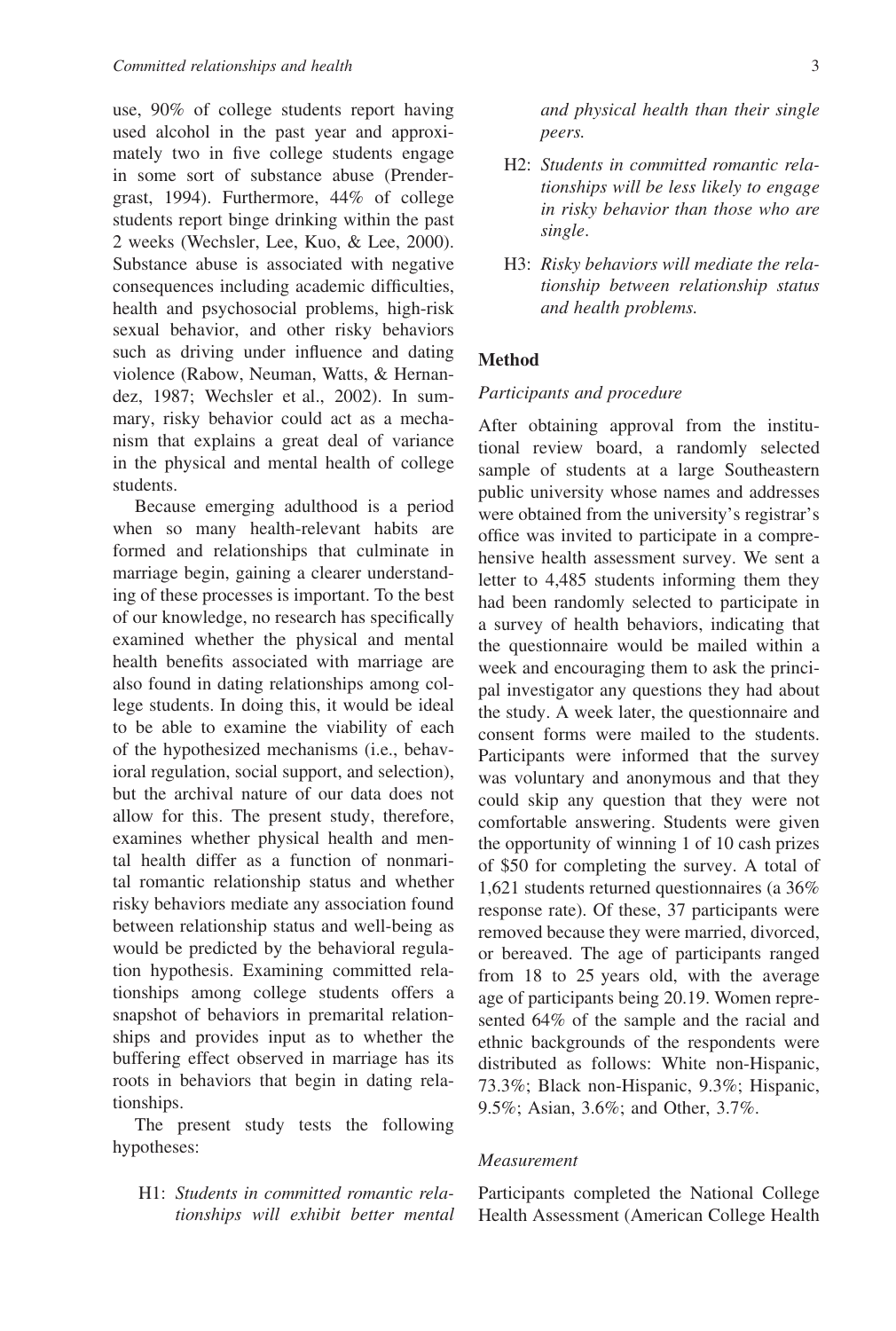## *Relationship status*

Participants indicated whether their current relationship status was "single," "married/ domestic partner," "engaged or committed dating relationship," "separated," "divorced," or "widowed." Only those who indicated that they were "single" (scored as 0) or in an "engaged or committed dating relationship" (scored as 1) were included in the data analysis because including the small number of married, divorced, and bereaved individuals would have led to considerable imbalance in the statistical analyses, which would have proven too much of a threat to the statistical validity of the study.

such behaviors, and various risk factors.

## *Measures of health problems*

*Mental health problems.* Students were asked to indicate whether during the last school year a number of mental health problems had caused them to experience academic problems ranging from 1 (*this did not happen to me*) to 5 (*received an incomplete or dropped the course*). The specific items asked if they had experienced academic problems as a results of "alcohol use," "depression/anxiety disorder/seasonal affective disorder," "drug use," "eating disorder/problem," "relationship difficulties," and "stress." The responses for these six items were summed, and could thus range from 6 to 30, with higher scores indicating poorer mental health. In the present sample,  $\alpha = .61$ . Given that the survey measures mental health problems only in relation to a specific outcome, academic problems, it provides a stringent test of our hypothesis because this scale only reports symptoms that generate substantial impairment for the respondent. It therefore provides a gross index of mental health and mitigates against yielding data to support our hypothesis.

## *Physical health problems*

Students were asked to indicate whether during the last school year a number of physical health problems had caused them to experience academic problems ranging from 1 (*this did not happen to me*) to 5 (*received an incomplete or dropped the course*). The specific items asked if they had experienced academic problems as a result of "cold/flu/sore throat," "injury," "mononucleosis," "sinus infection/ear infection/bronchitis/strep throat," and "sleep difficulties." Responses to these five items were summed, and thus scores could range from 5 to 25 with higher scores indicating poorer physical health. In the present sample,  $\alpha = .57$ . Again by measuring physical health problems only in relation to a specific outcome, the survey yields a very gross index of physical health. The use of such an insensitive measure mitigates against finding support for our hypothesis.

## *Overweight/obesity*

Students were asked to indicate their height and weight. This information was used to calculate their BMI score, which was obtained by taking their weight in kilograms and dividing it by the square of their height in meters. BMI scores were then recoded to reflect the presence (coded as 1) or absence (coded as 0) of overweight/obesity according to the Centers for Disease Control and Prevention's Healthy People 2010 categories.

## *Risky behavior*

*Sexual partners.* Because the number of sex partners a person has is linked to a number of negative health outcomes, such as contraction of cervicovaginal human papillomavirus (HPV; Burk et al., 1996) and hepatitis C (Alter, 1997), participants were asked to indicate the number of partners with whom they had engaged in any form of sexual intercourse (oral, vaginal, or anal) in the last school year.

### *Substance use*

Frequency of alcohol (beer, wine, and liquor), tobacco (cigarettes, cigars, and smokeless tobacco), and illicit drug (marijuana, cocaine, amphetamines, etc.) use was assessed by asking the respondent how frequently he or she had used the substance in the past 30 days. Responses were obtained on an 8-point scale that ranged from 1 (*never used*) to 8 (*all*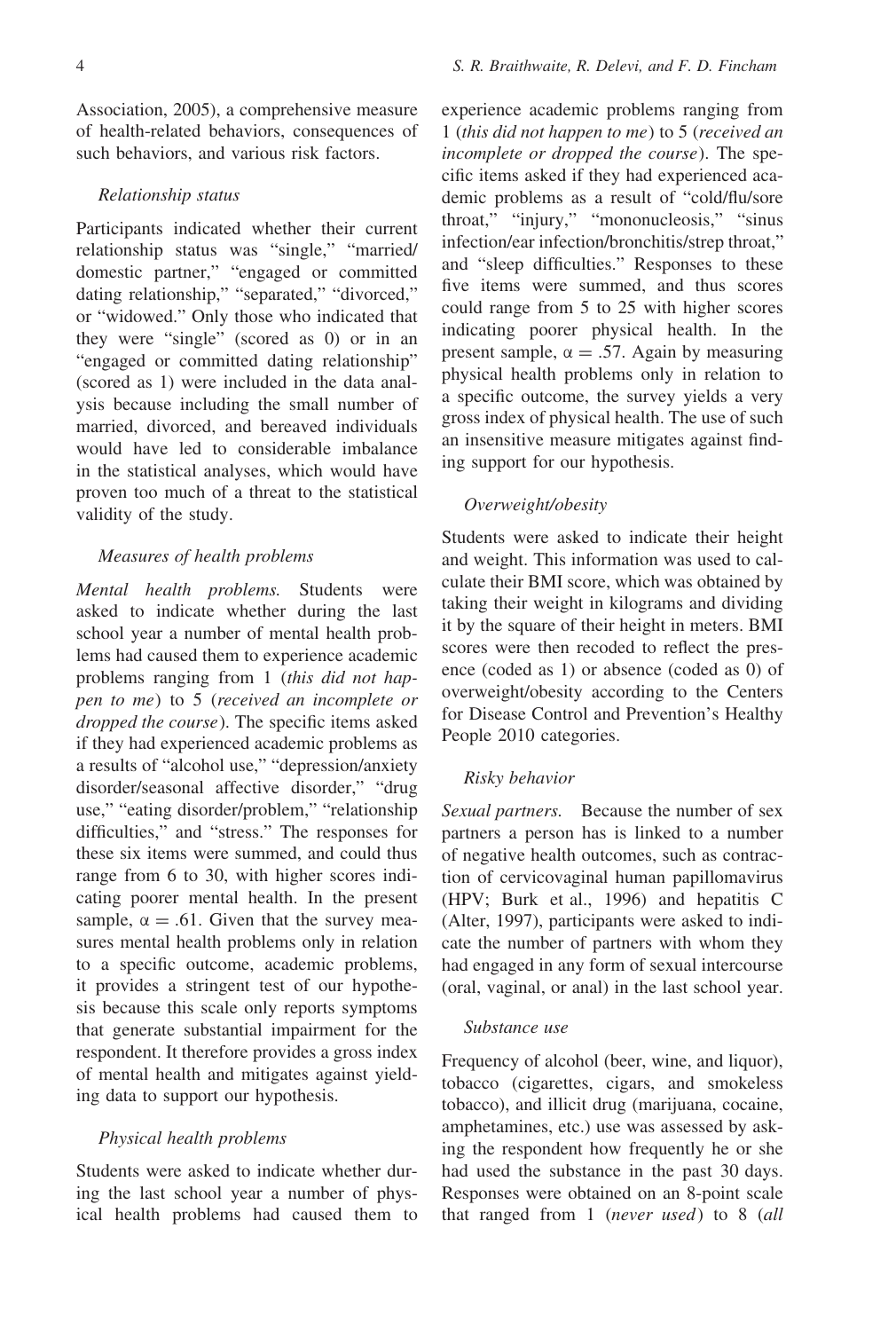|                                                                                             | M | <i>SD</i>         | $\overline{1}$ |              | 2 3 4    |            |                  | 5 6              | 7                          | 8   | 9    | 10            | 11 |
|---------------------------------------------------------------------------------------------|---|-------------------|----------------|--------------|----------|------------|------------------|------------------|----------------------------|-----|------|---------------|----|
| 1. Tobacco                                                                                  |   | 4.65 2.48 1.00    |                |              |          |            |                  |                  |                            |     |      |               |    |
| 2. All drug use $1.41$                                                                      |   |                   |                | .64 .50 1.00 |          |            |                  |                  |                            |     |      |               |    |
| 3. Alcohol                                                                                  |   | 3.91 1.80         | .46            |              | .44 1.00 |            |                  |                  |                            |     |      |               |    |
| 4. Binge drinking 2.30 2.01 .43 .46                                                         |   |                   |                |              |          | $.63$ 1.00 |                  |                  |                            |     |      |               |    |
| 5. Drink/drive                                                                              |   | 2.53 0.51 .24 .26 |                |              | .45      |            | $.35 \quad 1.00$ |                  |                            |     |      |               |    |
| 6. Binge drink/ 2.16 0.38 .26 .30                                                           |   |                   |                |              | .32      | .45        |                  | $.43 \quad 1.00$ |                            |     |      |               |    |
| drive                                                                                       |   |                   |                |              |          |            |                  |                  |                            |     |      |               |    |
| 7. Number of 1.76 2.54 .23 .40 .33 .32 .19                                                  |   |                   |                |              |          |            |                  |                  | $.21 \quad 1.00$           |     |      |               |    |
| sexual partners                                                                             |   |                   |                |              |          |            |                  |                  |                            |     |      |               |    |
| 8. Mental health 9.56 2.62 .29 .40 .31 .24 .12                                              |   |                   |                |              |          |            |                  |                  | $.12 \quad .29 \quad 1.00$ |     |      |               |    |
| 9. Physical health 7.90 2.07 .10 .15 .12 .09 .05                                            |   |                   |                |              |          |            |                  | .00              | .17                        | .49 | 1.00 |               |    |
| 10. Overweight $0.25$ 0.43 .10 .02 $-.04$ $-.03$ .03 .02 .02                                |   |                   |                |              |          |            |                  |                  |                            | .01 |      | $.03 \; 1.00$ |    |
| 11. Relationship $0.44$ $0.50$ $10 -0.04 -0.07 -11 -0.09 -14 -0.08 -0.04* -0.01 -101 -0.00$ |   |                   |                |              |          |            |                  |                  |                            |     |      |               |    |
| status                                                                                      |   |                   |                |              |          |            |                  |                  |                            |     |      |               |    |

**Table 1.** *Descriptive statistics and correlations*

*Note*. All correlations except for those in bold italics were significant at  $p < .05$ .

∗*p* = .08.

*30 days*; Table 1). Frequency of binge drinking was determined by asking participants how many times they had drunk five or more alcoholic beverages at a single sitting over the past 2 weeks. Responses were coded from 1 (*none*) to 10 (*9 or more times*). Finally, participants were asked to indicate how often they had driven after having any alcohol and after having five or more drinks in the last 30 days. Responses were coded 1 (*not applicable/don't drink*), 2 (*no*), or 3 (*yes*).

## **Results**

In the present analyses, relationship status ("engaged or committed relationship" vs. "single") served as the independent variable. Unless otherwise indicated, we examined the dependent variables using multivariate analysis of variance (MANOVA). Mediational analyses were conducted using structural equation modeling (SEM) in Amos 6.0 and the PROD-CLIN program. More details about preliminary considerations for the SEM analyses are included below.

## *Problematic outcomes*

We first examined the hypothesis that individuals in committed relationships would experience fewer health problems than their single counterparts. Accordingly, we assessed physical health problems, mental health problems, and overweight/obesity. Using Wilks's lambda as our criterion, we observed a significant main effect for relationship status  $F(3, 1480) = 4.373$ ,  $p = .004$ . Consistent with our first hypothesis, individuals in committed relationships experienced significantly fewer mental health problems  $(d = .09, p = )$ *.*049) and had lower overweight/obesity scores  $(d = .21, p = .003)$  than single participants. However, there was no significant difference between the groups with regard to physical health problems.

#### *Risky behaviors*

## *Risky substance use*

Risky substance use comprised frequency of alcohol, tobacco and illicit drug use, binge drinking, and drinking and driving. This analysis yielded a main effect for relationship status  $F(6, 1192) = 7.402$ ,  $p < .001$ . Consistent with Hypothesis 2, individuals in committed relationships drank less often  $(d = .14, p < .001)$ , were less likely to (a) binge drink  $(d = .22, p < .001)$ , (b) drive after having drunk any alcoholic beverages  $(d = .17, p = .004)$ , and (c) drive after having drunk five or more alcoholic beverages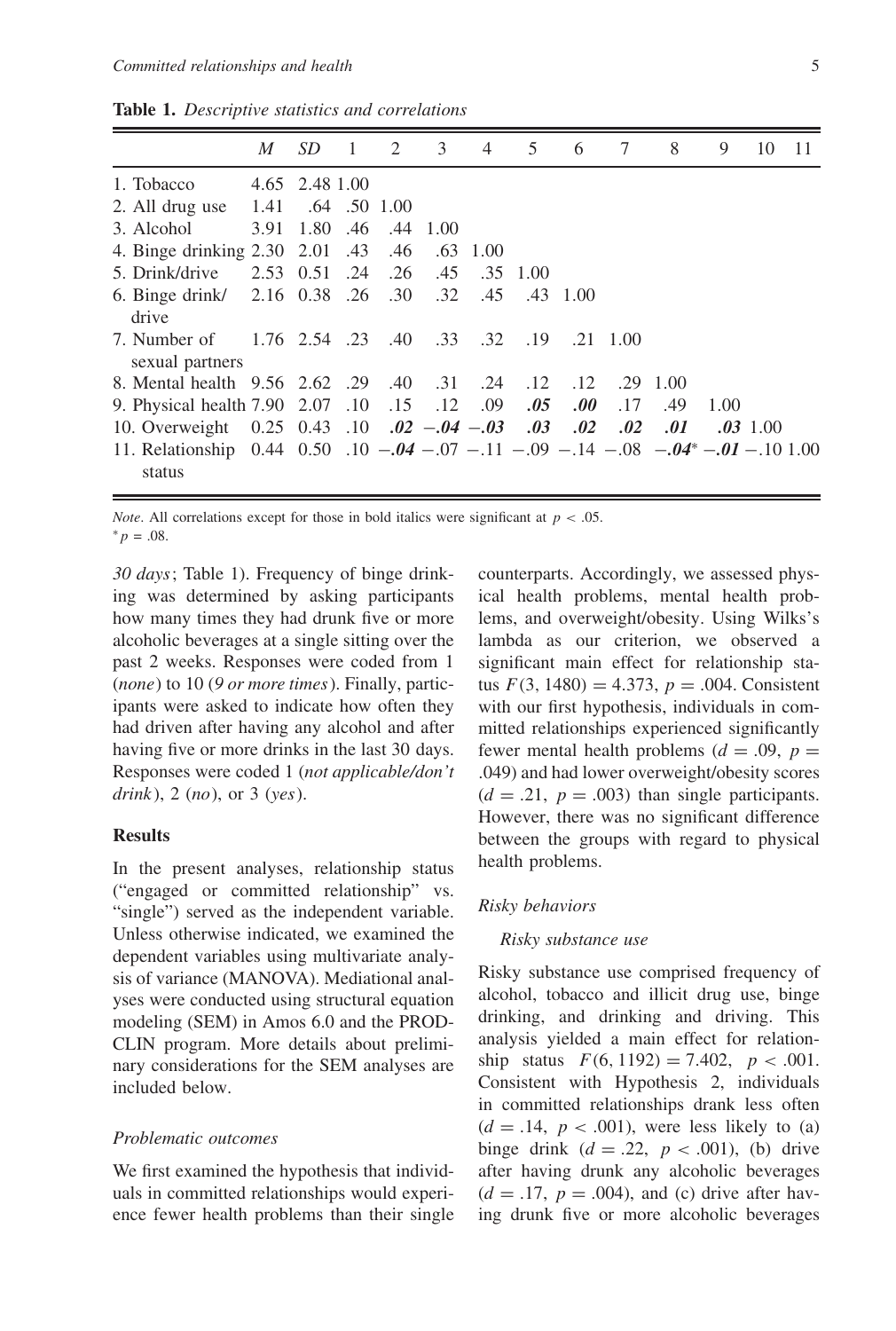$(d = .28, p < .001)$ . However, there was no reliable difference between groups in tobacco or illicit drug use.

## *Sexual partners*

An analysis of variance was conducted to examine whether groups differed in the number of sexual partners they had had in the last school year on the basis of relationship status. Participants in committed relationships had fewer sexual partners in the last school year than single participants  $F(1, 1529) = 9.593$ ,  $d = .16, p = .002.$ 

### *Mediational analysis*

To test whether risky behaviors mediate the relationship between relationship status and well-being (hypothesis three), SEM using Amos 6.0 was utilized. In the model, relationship status was an exogenous manifest variable with risky behavior and problematic outcomes as endogenous, latent variables. Using latent variables is desirable for a number of different reasons, but one important advantage that latent variables confer is that they partial out the error from the observed variables (which is desirable given the relatively low internal consistency for the physical health indicator in the present study).

Before conducting analyses of the structural model, the goodness of fit of the measurement models for the latent variables was examined. The indicators for the risky behavior measurement model all contributed to a good fitting measurement model (root mean square error of approximation  $[RMSEA] =$ *.*07, Tucker-Lewis index [TLI] = *.*925, comparative fit index  $[CFI] = .973$  so no changes were made. For the problematic outcomes measurement model, the BMI indicator did not significantly load onto the well-being latent variable  $(\beta = .032, ns)$  and was thus removed from the measurement model. Because the revised well-being measurement model was a saturated model, fit indices are not meaningful, but both indicators loaded well and statistically significantly onto the latent variable, which suggests a well-fitting measurement model. The full model composed of the measurement models and the relationship status indicator is displayed in Figure 1. This model provided a good fit to the data  $(RMSEA = .056, TLI = .928,$  $CFI = .961$ .

With regard to mediation tests, research has demonstrated that the method of examining the product of the two paths that comprise the indirect effect divided by the pooled



**Figure 1.** Mediational model examining the association between relationship status and problematic outcomes via risky behavior.

*Note.* Dashed line indicates path not significant at  $p < .05$ ; all other paths significant at  $p < .05$ .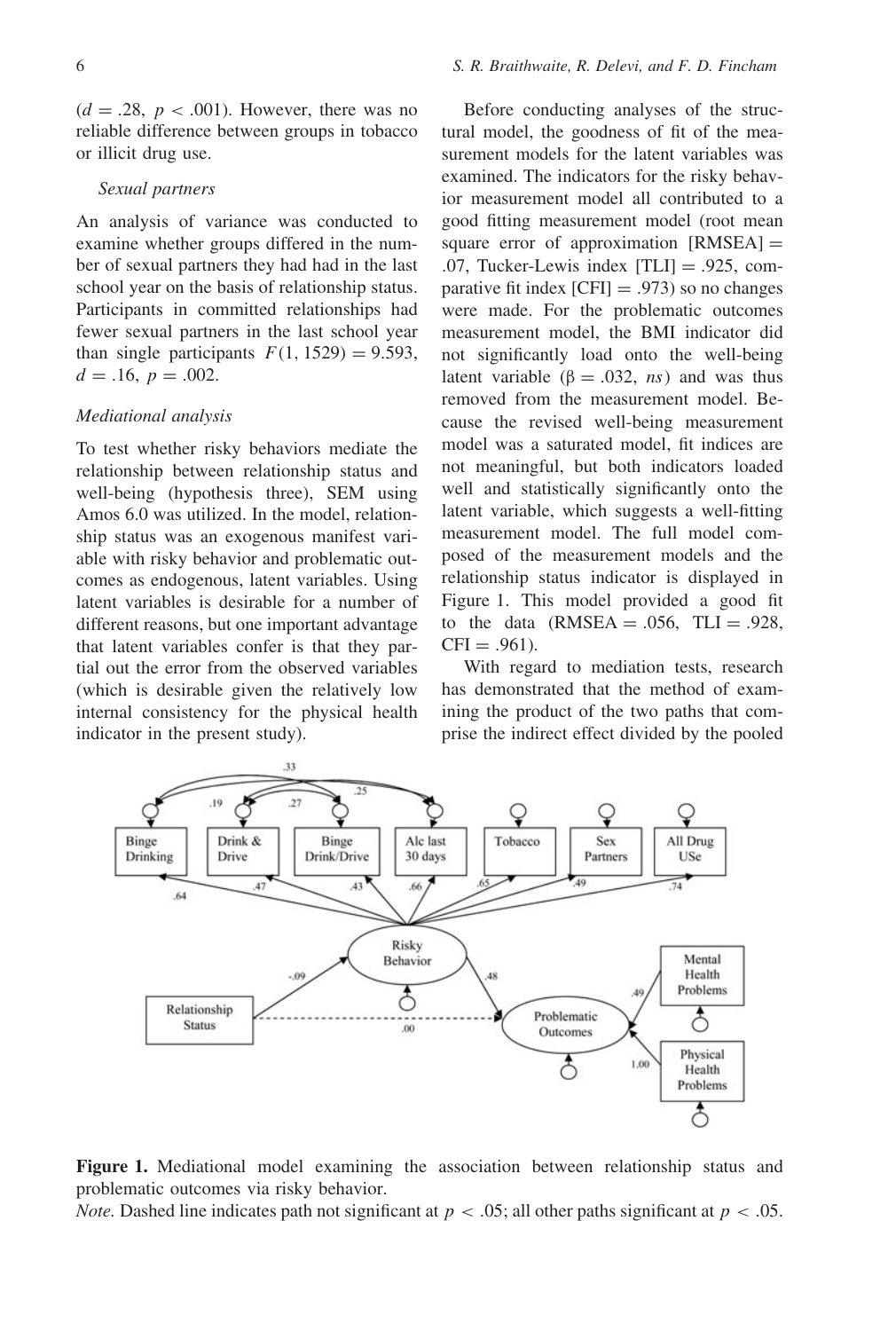estimate of their standard error ( $\alpha\beta/\sigma_{\alpha\beta}$ ) is less prone to some of the problems (e.g., inflated Type I error) that arise in other methods of examining mediation such as bootstrapping or the Sobel test (MacKinnon, Lockwood, Hoffman, West, & Sheets, 2002). Consequently, the PRODCLIN program (which performs the calculations described above) developed by MacKinnon, Fritz, Williams, and Lockwood (2007) was used to examine the impact of risky behavior. To do this, the product of the unstandardized path coefficients is divided by the pooled standard error of the path coefficients and a confidence interval of the indirect effect is generated. The unstandardized path coefficients and standard errors of the path coefficients for the indirect effect of relationship status on problematic outcomes via risky behavior were entered into PRODCLIN to yield lower and upper 95% confidence limits of −.036 and −.150. This indicates that the presence of less risky behavior among those in committed romantic relationships mediates the association between relationship status and problematic outcomes.

#### *Examination of alternate models*

Because it is possible that the number of sexual partners an individual has is more connected to relationship status than to risky behavior, an additional model was tested in which the sexual partners indicator acted as an independent mediator among relationship status, risky behaviors, and problematic outcomes. This model fit the data well  $(RMSEA = .056, TLI = .928, CFI = .963)$ and did not provide a significantly different fit to the data than the original model  $\chi^2 \Delta(7) =$ 11*.*61, *ns*. This model showed that being in a committed romantic relationship is associated with having fewer sexual partners ( $\beta = -.08$ ,  $p < .01$ ) and that having more sexual partners is directly associated with problematic outcomes (β =  $.09, p < .01$ ) such that having more sexual partners predicts poorer physical and mental health. These results suggest that being in a committed romantic relationship decreases problematic outcomes largely through a reduction in sexual partners, which is associated with decreases in both risky behaviors and problematic outcomes.

### *Ruling out potential dependencies*

It is problematic, statistically speaking, that two of our hypothesized risky behaviors (alcohol use and drug use) are also components of one of our dependent variables (which measures problems that arise from drug and alcohol use). As such, we examined the same model where questions that deal with mental health problems as a consequence of alcohol or drug use were removed from the mental health indicator. These changes to the model did not significantly change its fit (Akaike's information criterion [AIC]  $\Delta$  < 10). In the revised model, the path from relationship status to risky behavior remained significant ( $\beta = -.08$ ,  $p < .05$ ). The loading from risky behavior to problematic outcomes was attenuated ( $\beta = .15$ ), but this new loading retained its significance and the risky behavior latent variable remained a significant mediator of the association between relationship status and problematic outcomes (95% confidence interval  $\text{[CI]} = -.034$  to  $-.001$ ). This suggests that the observed findings are not simply an artifact of dependencies in the data.

## **Discussion**

The present study tested the hypotheses that college students in committed romantic relationships experience fewer health problems than single college students (Hypothesis 1), engage in fewer risky behaviors (Hypothesis 2), and that their level of engagement in risky behavior mediates the association between relationship status and health (Hypothesis 3). Consistent with our initial hypothesis, individuals in committed relationships experienced fewer mental health problems and were less likely to be overweight/obese. However, there were no significant differences between groups in frequency of physical health problems. Our second hypothesis was also supported as college students in committed dating relationships engaged in less risky behavior (e.g., binge drinking, driving while intoxicated) than their single counterparts. In confirmation of our third hypothesis, mediational analyses revealed that the occurrence of less risky behaviors among those in committed relationships mediated the association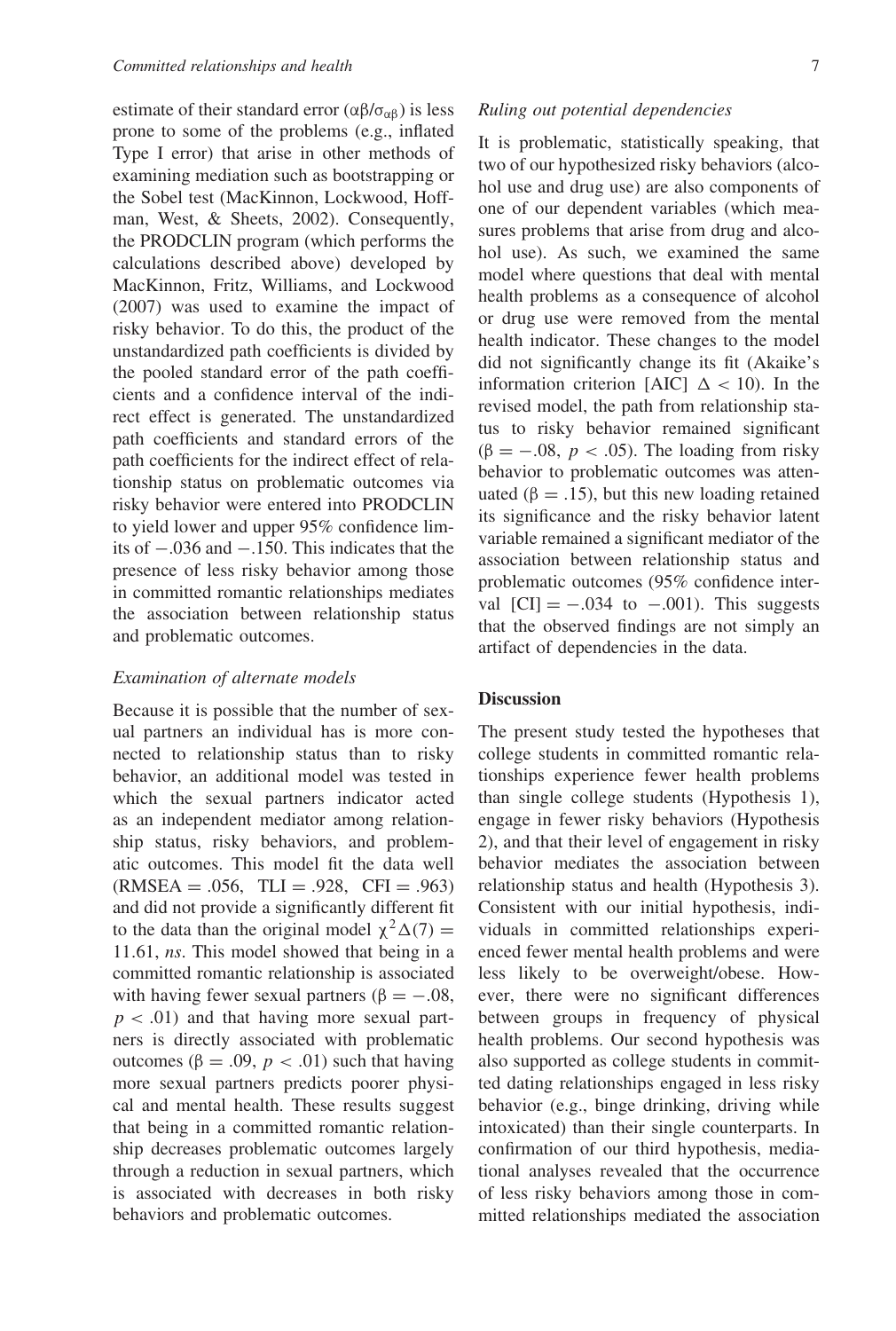between relationship status and health problems. Examination of an alternate model suggested that being in a committed romantic relationship is associated with less problematic outcomes largely via a reduction in number of sexual partners, which, in turn, decreases both risky behaviors and problematic outcomes.

Several mechanisms have been proposed to account for the relationship between marriage and increased health, including selection, social support, and behavioral regulation. Although the present study does not offer a direct test of each of these hypotheses, it does provide information relevant to the viability of one of these potentially mediating variables; it provides additional support for the behavioral regulation hypothesis. Previous research indicates that married individuals regulate their behavior in ways that are conducive to good health (Umberson, 1987). The present study supports the viability of this mechanism for committed relationships among college students by demonstrating that regulation of risky behavior mediated the effect of relationship status on health.

Why do individuals in committed relationships engage in less risky behavior? Perhaps the most prosaic explanation is that they simply have less time to devote to risky behaviors since a portion of their time is now spent with the partner. Similarly, it is possible that the types of risky behaviors assessed (multiple sex partners, substance use) are incompatible with the less impulsive lifestyle committed relationships seem to foster. Indeed, the present study provides evidence that having fewer sexual partners is one mechanism that leads to fewer risky behaviors. It is likely that the process of dating and partner selection, especially among single, sexually active college students, is intertwined with substance use and risky behavior (i.e., drinking and driving), which leads to poorer physical and mental health. Another possibility is that heavier substance users are unable to keep romantic partners around and are thus more likely to be single. Among married couples, alcohol use is associated with higher levels of marital dissatisfaction, negative marital interaction patterns, marital infidelity, and violence in the relationships (Hall, Fals-Stewart, & Fincham, 2008; Marshall, 2003); perhaps the same association holds for college students and contributes to relationship dissolution.

It is also interesting to note having more sexual partners was directly associated with more physical and mental health problems. Although the present data cannot offer evidence for mechanisms other than risky behaviors, it seems that the most likely explanation is that having more sexual partners places an individual at higher risk of experiencing a sexually transmitted infection and its sequelae. It is also possible that having multiple sex partners creates more general stress, which leads to more problematic health outcomes. Conversely, it is equally plausible that individuals with more mental health problems or diatheses for such problems are more likely to have more sexual partners. Indeed, Hall and Fincham (2009) show that psychological distress predicts dating infidelity rather than vice versa. Further longitudinal research is needed that addresses number of sexual partners specifically to help sort out this issue.

Although we found that individuals in committed romantic relationships were less likely to be overweight and less likely to experience mental health problems, physical health problems were not significantly related to relationship status. This was surprising given the established association between physical health problems and marital status (Bennett, 2006). Our data speak to an earlier developmental period involving relationships that have the potential to culminate in marriage and thereby accrue the potential health benefits conferred by marriage. By examining the association between relationship status and health problems in these premarital relationships, we can more clearly discern the developmental trajectory of the protective impact of intimate relationships on health problems. Specifically, by considering what is shared versus unique in premarital relationships and marriage, it may be possible to understand why marriage confers more health benefits than committed dating relationships. There are a number of potential reasons why physical health problems were not significantly associated with relationship status in our study.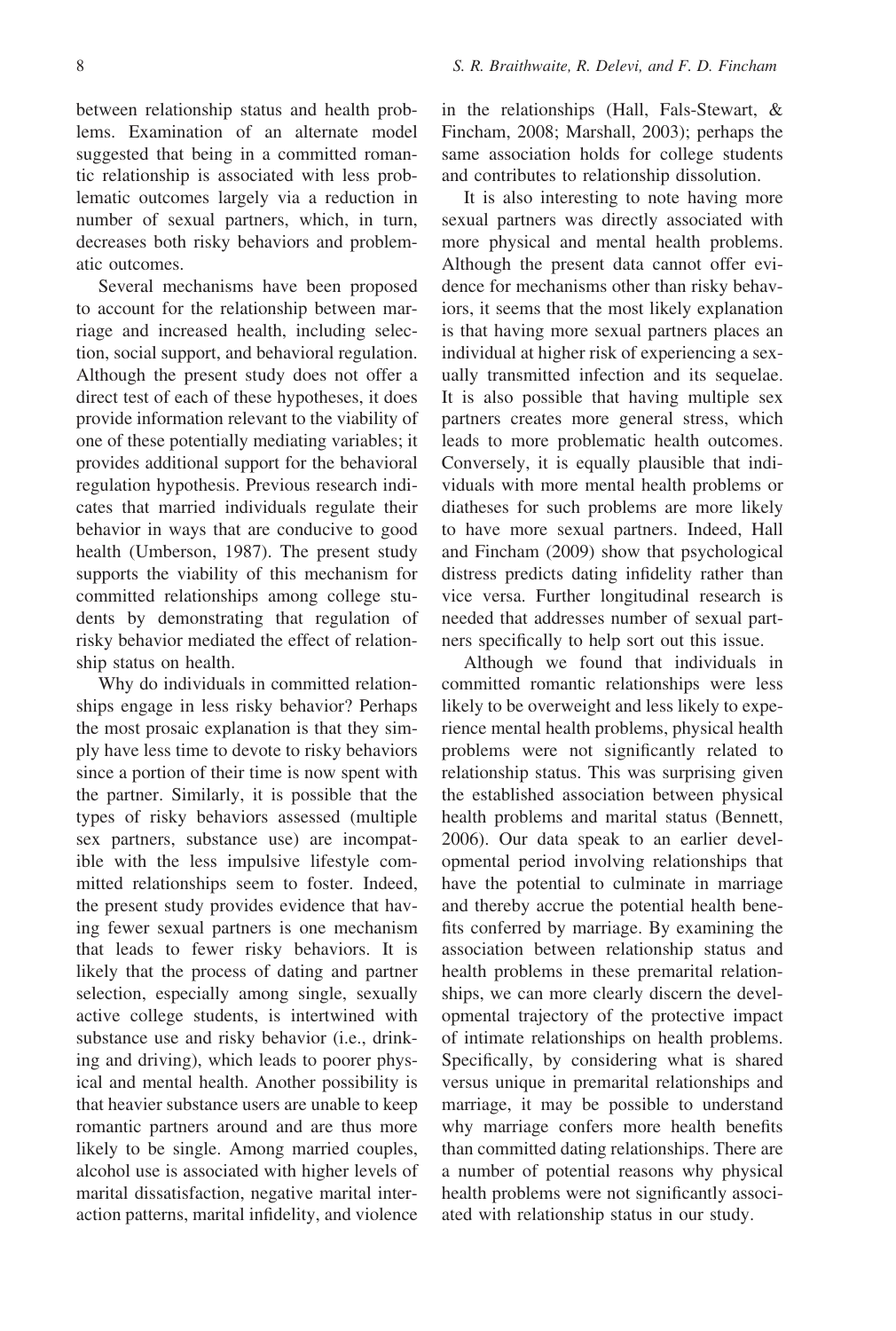Perhaps the simplest explanation is that our sample is largely young, healthy individuals and thus there is very little physical health variance at play here. Or, it is possible that committed premarital relationships do not possess the same "active ingredients" that are at work in marriage. An example of a potential active ingredient is commitment. College dating relationships are not marked by the same high level of commitment inherent in marriage. Previous research (Van Lange et al., 1997) has found that willingness to sacrifice for the partner is positively associated with positive couple functioning and that there is a strong, positive correlation between willingness to sacrifice and commitment. Kamp Dush and Amato (2005) conceptualized committed relationships as lying on a continuum of commitment, with marriage at the highest point of the continuum and casual (noncommitted) dating relationships at the lowest point. They found that increasing commitment was associated with greater self-reported subjective well-being. In addition to differences in commitment, marriage is distinct from committed relationships among college students in a number of practical ways. Marriage encourages individuals to divide labor, pool assets, and specialize in specific behaviors in ways that are mutually beneficial (Waite & Lehrer, 2003); these benefits are not likely to be present in most committed relationships among college students and may be the active ingredients of intimate relationships that lead to improved physical health.

Another explanation involves the selection hypothesis. One of the chief mechanisms proposed to drive the observed benefits of marriage is that healthy individuals select into marriage while less healthy individuals are more likely to remain single. The present study suggests that premarital dating relationships may provide health benefits similar to marriage, but not as comprehensive as marriage. It is possible that selection effects are at work even in premarital dating relationships, but because more dating is likely to occur before the final most committed step is taken (marriage), the "signal" of health is obscured by the "noise" of less

healthy individuals who have not yet been filtered out. In other words, as relationships become increasingly more committed, less healthy individuals are winnowed away, leaving a pool of individuals selected for their healthiness. Future research employing longitudinal designs is needed to examine whether this explanation provides a veridical account of the diminished impact of committed premarital relationships on well-being relative to that of marriage.

The findings of the present study need to be viewed in the light of several limitations. First, because the data are cross-sectional, causal relationships cannot be inferred. Relatedly, temporal precedence cannot be established from our data; thus, we cannot rule out the possibility that individuals who have poor physical and mental health engage in more risky behavior and thus do not enter or stay in committed relationships. However, given the pattern in previous marital research in which transitions into marriage predict increased health (e.g., Kim & McKenry, 2002), it is likely that the same temporal pattern unfolds in college dating relationships. In any case, establishing the temporal sequence of the effects observed in the present study would be a good next step in future research on this topic. Second, the obtained response rate was lower than optimal and limits the generalizability of our findings to a degree. Third, the outcome variables in this study specifically examined whether symptoms of physical and mental illness impaired academic performance. Thus it is possible that our participants had symptoms of physical or mental illness that were not accounted for in the present study because they were not relevant to academic performance or because they were not severe enough to impair academic performance. By measuring physical health problems only in relation to a specific outcome, our outcome variables yielded an insensitive index of physical and mental health that mitigated against finding support for our hypothesis, so in one sense this limitation may bolster confidence in the obtained pattern of results since our hypotheses were supported despite the riskiness of our prediction (Popper, 1959). On the other hand, it is unclear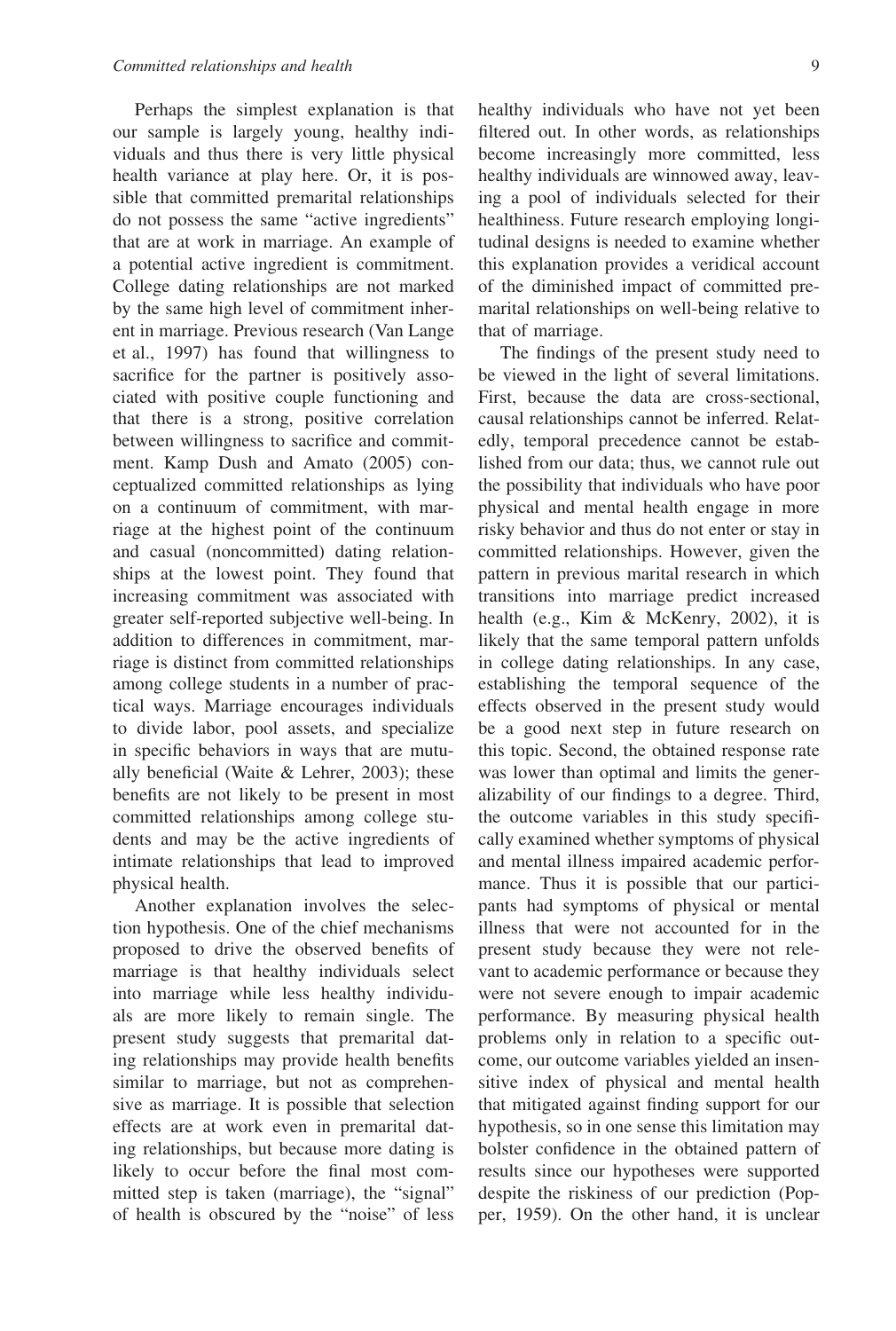whether a measure of health outcomes with a less specific focus would produce the same pattern of results; thus, replication of the present findings with less specific outcome measures could clarify this issue. Fourth, our study did not differentiate between individuals who were engaged versus dating, and we had no information about whether the individuals were living together or separately. Previous research suggests that each of these factors could have moderated the observed effects. Finally, it should be noted that the psychological literature on well-being and marriage has moved beyond simply looking at relationship status to examine the moderating role of relationship quality. This research has consistently found that individuals in satisfying relationships exhibit greater well-being across a number of different indices (see Kiecolt-Glaser & Newton, 2001) and that improving relationship quality leads to commensurate gains in mental health (Beach, Fincham, & Katz, 1998). However, those in poor quality relationships do not experience the same benefits and may, in fact, be at increased risk for a number of physical and mental health problems ranging from compromised immune functioning (Kiecolt-Glaser et al., 1987) to depression (Beach, Katz, Kim, & Brody, 2003; Fincham, Beach, Harold, & Osborne, 1997) to mortality (Kiecolt-Glaser & Newton, 2001).

With the above observation in mind, what is to be made of the obtained pattern of results in the present study since we had no measure of relationship satisfaction? Two observations are relevant to this question. First, the vast majority of college dating relationships are satisfying. Unlike marriage, college daters have few if any institutional or legal barriers that mitigate against relationship dissolution. Consequently, if a college dating relationship is no longer satisfying, or if it is inconsistently satisfying, it dissolves (Arriaga, 2001). Moreover, research has demonstrated that college students in committed relationships idealize their romantic partners and ascribe characteristics to them that are more positive than is truly warranted (Murray, Holmes, & Griffin, 1996). These positive illusions maintain satisfaction in college dating relationships even

when there are threats to the quality of the relationship that might bring about its dissolution. In short, while there was no direct measure of satisfaction in our study, data on college dating relationships suggest that our sample was made up largely of individuals in satisfying relationships.

Second, recent research suggests that relationship status continues to account for unique variance in well-being even when controlling for relationship satisfaction. Kim and McKenry (2002) used longitudinal data from a nationally representative sample to examine the relationship among psychological wellbeing, relationship quality, and relationship status. In this study, marital status was found to be a significant predictor of well-being even when controlling for relationship quality such that being married predicted greater well-being than all other types of romantic relationships. Thus, while it is not ideal, there is value in conducting research that examines relationship status even when data on relationship quality is absent. This is especially true in research like the present study that examines associations between relationship categories and variables that have not been previously studied.

It is remarkable that the observed pattern of results were found despite the gross index of relationship status used. Recall, participants identified their current relationship status as "engaged or committed dating relationship." As such, this group could have included individuals who had been dating for a week and individuals who were engaged to be married in a week. It is quite unlikely, in fact, that many individuals in the sample were engaged. An estimate based on a separate sample drawn from the same population  $(n = 660)$  suggests that only 4% of students in this population are engaged to be married (Braithwaite, 2006). If this is an accurate estimate, then the observed beneficial effect was observed in a sample with an overwhelming majority of individuals in self-defined "committed" relationships.

The results of this study represent the first examination of global health benefits that may derive from committed dating relationships among college students. This is important because the college student population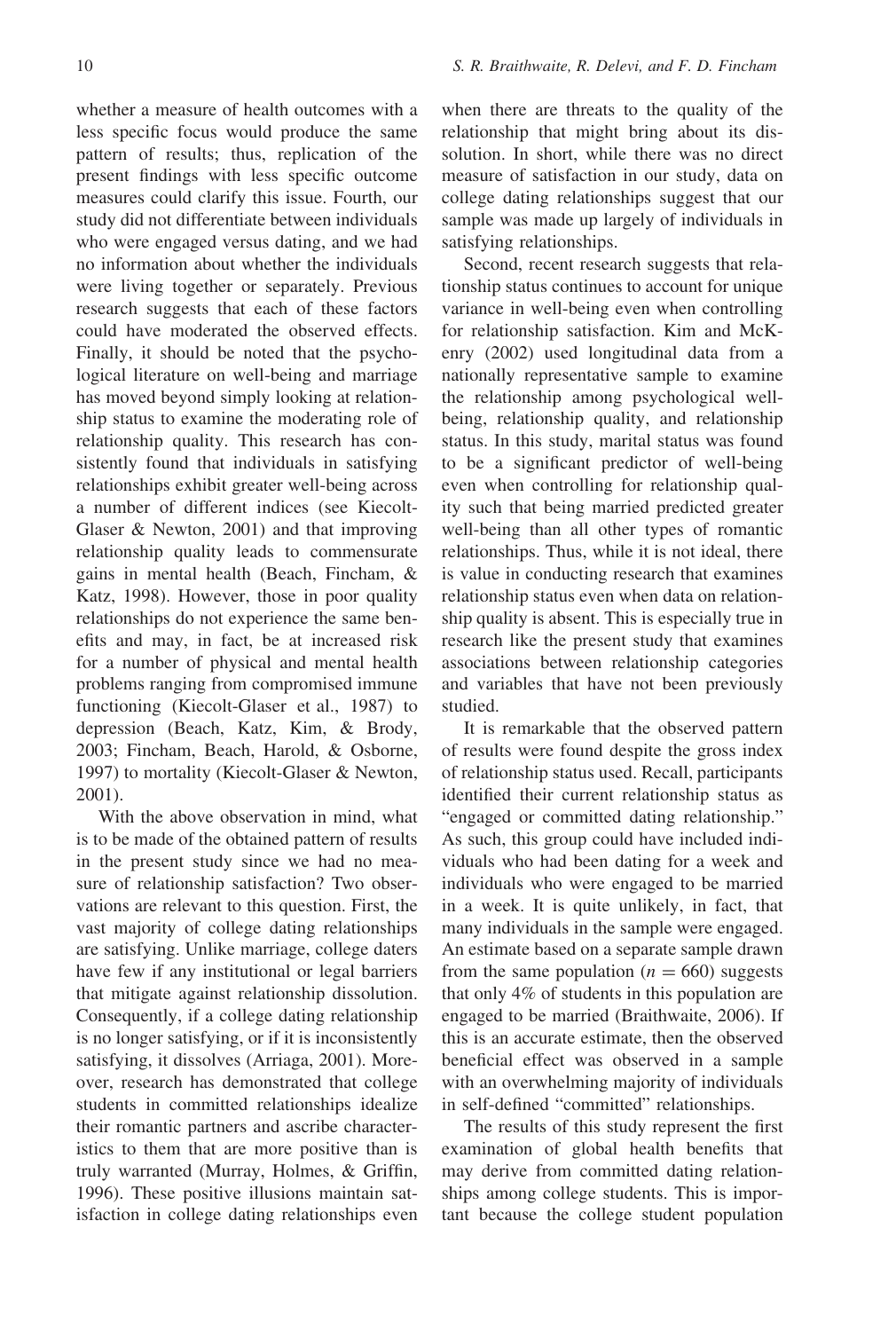is marked by so many risky behaviors, and emerging adulthood is a period when so many health-relevant habits are formed and relationships that culminate in marriage begin. In addition to providing insight into the protective role of committed relationships among college students, this article extends previous research by providing a clearer understanding of the role of risky behaviors in premarital relationships and whether these behaviors play a role in an earlier stage of a developmental course that often culminates in marriage.

## **References**

- Alter, M. J. (1997). Epidemiology of hepatitis C. *Hepatology*, *26* (3, Suppl. 1), 62–65.
- American College Health Association. (2005). American College Health Association National College Health Assessment (ACHA-NCHA), Spring 2003 reference group report. *Journal of American College Health*, *53* (5), 199–210.
- Arnett, J. J. (2000). Emerging adulthood: A theory of development from the late teens through the twenties. *American Psychologist*, *55* , 469–480.
- Arriaga, X. B. (2001). The ups and downs of dating: Satisfaction in newly formed romantic relationships. *Journal of Personality and Social Psychology*, *80* , 754–765.
- Axinn, W. G., & Thornton, A. (1993). Mothers, children, and cohabitation: The intergenerational effects of attitudes and behavior. *American Sociological Review*, *58* , 233–246.
- Bayer, A. E. (1969). Life plans and marriage age: An application of path analysis. *Journal of Marriage and the Family*, *31* , 551–556.
- Beach, S. R. H., Fincham, F. D., & Katz, J. (1998). Marital therapy in the treatment of depression: Toward a third generation of therapy and research. *Clinical Psychology Review*, *18* , 635–661.
- Beach, S. R. H., Katz, J., Kim, S., & Brody, G. H. (2003). Prospective effects of marital satisfaction on depressive symptoms in established marriages: A dyadic model. *Journal of Social and Personal Relationships*, *20* , 355–371.
- Bennett, K. M. (2006). Does marital status and marital status change predict physical health in older adults? *Psychological Medicine*, *36* , 1313–1320.
- Braithwaite, S. R. (2006). University delivered relationship education. Unpublished raw data.
- Burk, R. D., Ho, G. Y., Beardsley, L., Lempa, M., Peters, M., & Bierman, R. (1996). Sexual behavior and partner characteristics are the predominant risk factors for genital human papillomavirus infection in young women. *Journal of Infectious Diseases*, *174* , 679–689.
- Coombs, R. H. (1991). Marital status and personal wellbeing: A literature review. *Family Relations*, *40* , 97–102.
- Cotten, S. (1999). Marital status and mental health revisited: Examining the importance of risk factors and resources. *Family Relations: Interdisciplinary Journal of Applied Family Studies*, *48* , 225–233.
- Coyne, J. C., Rohrbaugh, M. J., Shoham, V., Sonnega, J. S., Nicklas, J. M., & Cranford, J. A. (2001). Prognostic importance of marital quality for survival of congestive heart failure. *American Journal of Cardiology*, *88* , 526–529.
- DePaulo, B. M., & Morris, W. L. (2006). The unrecognized stereotyping and discrimination against singles. *Current Directions in Psychological Science*, *15* , 251–254.
- Desiderato, L. L. G., & Crawford, H. J. G. (1995). Risky sexual behavior in college students: Relationships between number of sexual partners, disclosure of previous risky behavior, and alcohol use. *Journal of Youth and Adolescence*, *24* , 55–68.
- Eng, P. M., Kawachi, I., Fitzmaurice, G., & Rimm, E. B. (2005). Effects of marital transitions on changes in dietary and other health behaviours in US male health professionals. *Journal of Epidemiology and Community Health*, *59* , 56–62.
- Fincham, F. D., Beach, S. R. H., Harold, G. T., & Osborne, L. N. (1997). Marital satisfaction and depression: Different causal relationships for men and women? *Psychological Science*, *8* , 351–357.
- Gallup. (2006). *Americans have complex relationship with marriage.* Retrieved May 30, 2006, from http://www. galluppoll.com/content/?ci=23041&pg=1
- Goodwin, J. S., Hunt, W. C., Key, C. R., & Samet, J. M. (1987). The effect of marital status on stage, treatment, and survival of cancer patients. *Journal of the American Medical Association*, *258* , 3130–3152.
- Gove, W. R. (1973). Sex, marital status, and mortality. *American Journal of Sociology*, *79* , 45–67.
- Hall, J. H., Fals-Stewart, W., & Fincham, F. D. (2008). Risky sexual behavior among married alcoholic men. *Journal of Family Psychology*, *22* , 287–292.
- Hall, J. H., & Fincham, F. D. (2009). Psychological distress: Precursor or consequence of dating infidelity? *Personality and Social Psychology Bulletin*, *35* , 143–159.
- Hemingway, H., & Marmot, M. (1999). Psychosocial factors in the aetiology and prognosis of coronary heart disease: Systematic review of prospective cohort studies. *British Medical Journal*, *318* , 1460–1467.
- Hradilova, S. K. (2005). Predicting alcohol-related harm by sociodemographic background: High prevalence versus high risk. *Contemporary Drug Problems 32* , 547–588.
- Jeffery, R. W., & Rick, A. M. (2002). Cross-sectional and longitudinal associations between body mass index and marriage-related factors. *Obesity Research*, *10* , 809–815.
- Kamp Dush, C. M., & Amato, P. R. (2005). Consequences of relationship status and quality of subjective well-being. *Journal of Social and Personal Relationships*, *22* , 607–627.